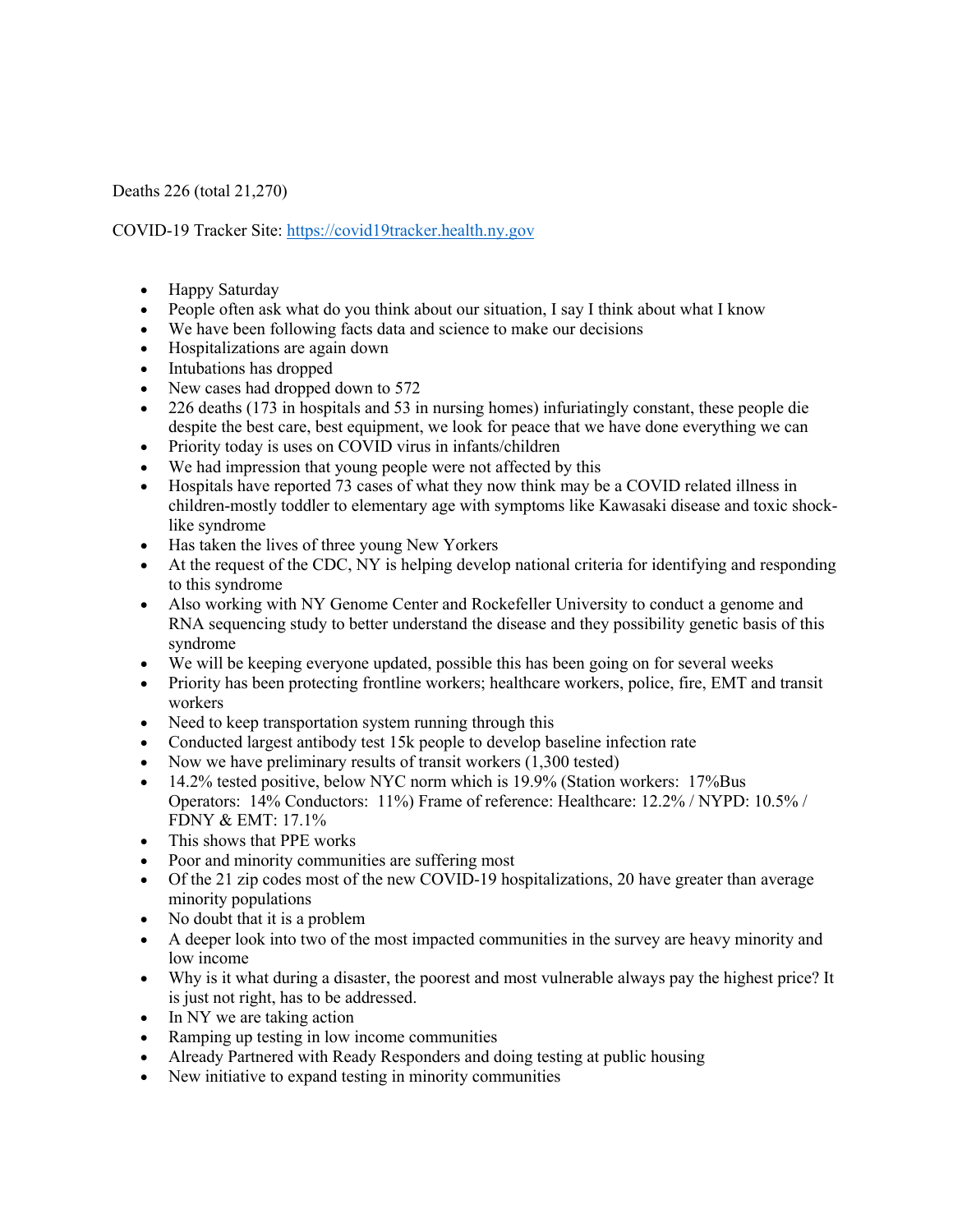- Northwell is going to set up 22 temporary testing sites at churches in predominantly minority communities
- Churches will help with outreach
- Some will open week of May  $12^{th}$ , some May  $19^{th}$
- There new sites will work with current network of sites
- When you add these to the other sites and sites at public housing, coverage will be there
- Need new Yorkers to go get the tests
- Want to thank Congressional Members Velasquez, Clarke and Jefferies
- Also thank church groups; and especially Rev. Ray Rivera David Brawley
- Hakeem Jeffries is joining us, thank him for his tireless work, he saw the need and brought the church groups together to do this

Hakeem Jeffries:

- Thank you for the tremendous leadership you have provided
- Appreciate that your leadership is evidence based and data driven and compassionate
- This has required an extraordinary government response
- Working to drive the federal resources to NY
- We know the houses of worship have always been there to help community to get through the storm
- Thanks to their continued engagement and your willingness to partner, we can reach those in the community who need to be tested
- This will help turn the corner
- Thank you to the houses of worship

Cuomo:

- What you are doing in Washington is so important to all of us, getting the county and state the aid they need, get funding for the working NYers and make sure the government is funded
- Thank you for being with us

You are your fellow NE Governors have talked about working together, does that change if other states open? How does that make you feel?

- Makes me feel fine, we all have slightly different situations, you have a strategy that works based on the facts in the area, that doesn't mean we have to do the same thing, but we should know that the other is doing
- Understand Governor Lamont and Governor Murphy, know what they are doing, it makes sense to me and we will coordinate with that are aware of it
- This state is coordinated like never before and so are the other states, talk through everything
- They understand mobility in the region and a demand you have never seen before
- Can't align every action, if there is a problem, we will adjust
- Taking actions on the best information we have
- Every move you make won't be perfect

Suffolk county have reported overdoses have increased, how to address that, and funding for programs?

- Everything is dependent on federal funding, we have a 13B hole, it is wholly dependent on what Washington does
- In terms of substance abuse, we have seen increase in mental health issues though this, domestic violence we have don't outreach for mental health
- There is no doubt that one of the manifestations of stress has been these issues
- If Washington does the right thing, how can they ignore state governments and working people
- Can't believe they would turn their back on working Americans (can believe but doesn't think they will, congressional delegation won't)

Homeless people getting off the subway and going on to the busses what is city planning to do?